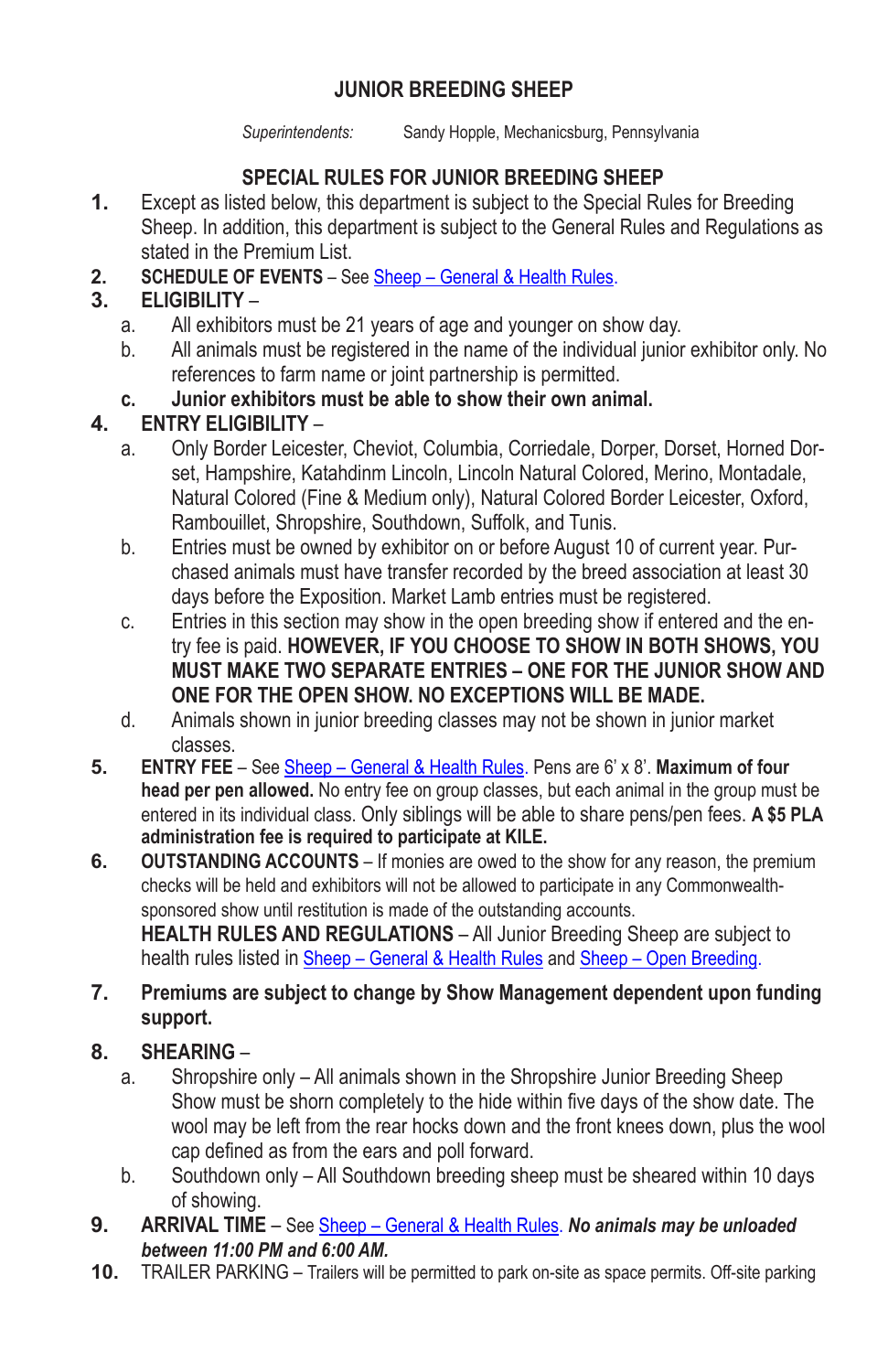is encouraged. See the map for parking directions.

- **11. SUBSTITUTIONS** can be made within breed and sex prior to or at time of check-in.
- **12. CHECKING REGISTRATION PAPERS** Animals not checked in with the show committee by noon, Saturday, October 8, 2022, will not be permitted to show. Market Lamb exhibitors must have and present registration papers at junior show check-in.
- **13. SHOW SCHEDULE** The junior show schedule will be posted Thursday evening, October 6, 2022.
- **14. SHOWING Junior exhibitors must show their own sheep unless physically impaired.** If two animals are entered in the same class, the second animal must be shown by another junior member. With no lower age limit, junior exhibitors must still be physically capable of showing their own sheep. **EXHIBITORS UNABLE TO CONTROL THEIR ANIMAL WILL BE DISMISSED FROM THE RING.** One additional person may be in the ring to set the animal's legs only.
- **15. LARGE CLASSES** Show Management reserves the right to split classes with 21 or more head checked-in.
- **16.** A committee representing Show Management will observe the handling of all animals, both in and out of the show ring, and will have the authority to disqualify any exhibitor for unethical practices.
- **17. RELEASE TIME** See Sheep General & Health Rules. *ANY EXHIBITOR REMOVING ANY OF THEIR ANIMALS FROM THE BARNS BEFORE RELEASE TIME WILL FORFEIT ALL THEIR PREMIUM MONEY AND MAY BE SUBJECT TO REJECTION OF ALL ENTRIES THE FOLLOWING YEAR.*
- **18. ALL-BREED YOUTH SHOWMANSHIP CONTEST** will be held at 6 PM on Saturday. Entries will be divided into four age divisions by Show Management. Junior must be entered with their sheep in the KILE Junior Sheep Show.
- **19. BEST YOUNG FLOCK** 1 ram lamb, 2 ewe lambs

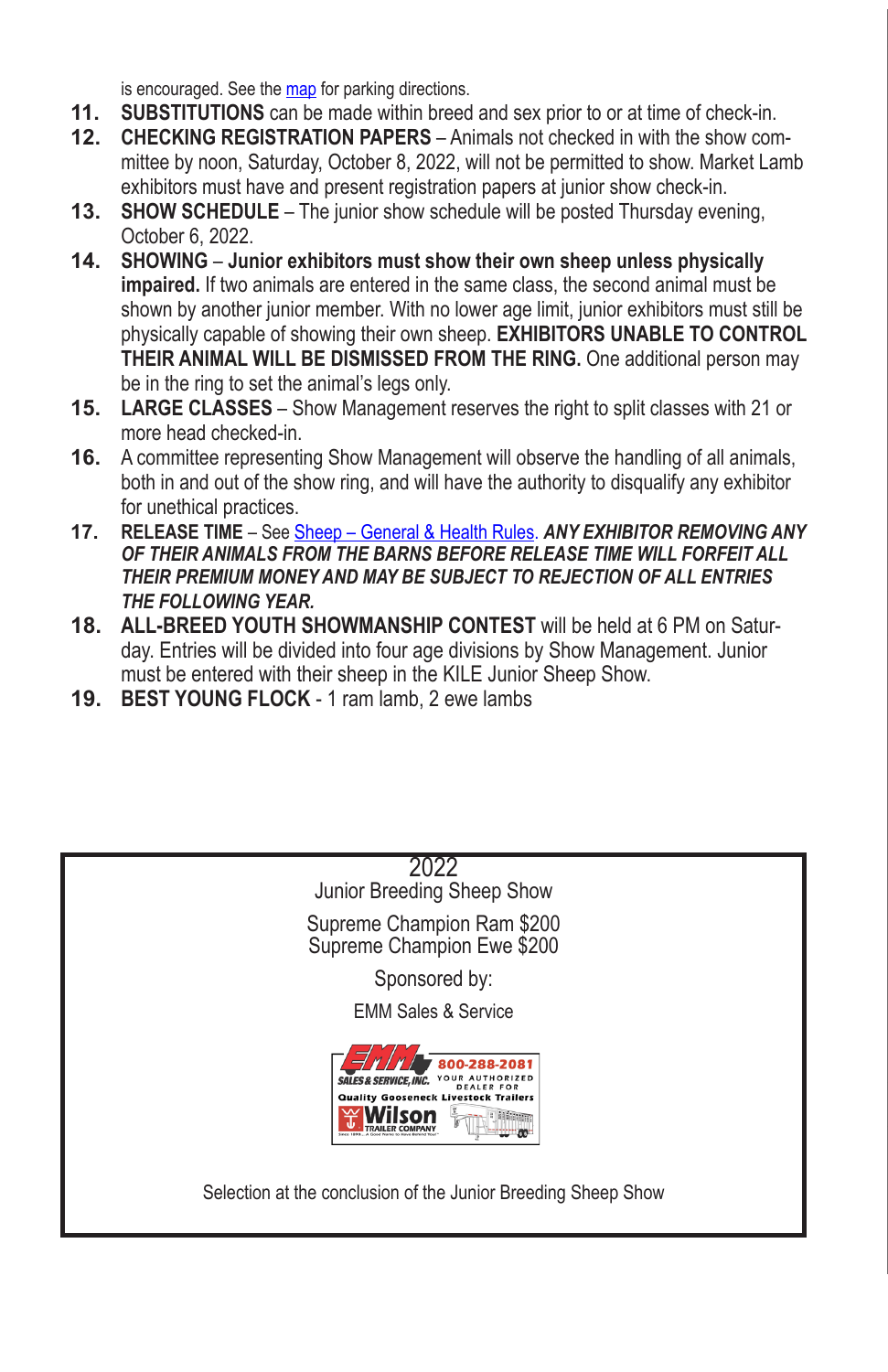|                                                                    |                  | $\sim$  | က        | 4                  | S      | $\circ$   | $\overline{ }$ | $\infty$       | တ      | $\tilde{=}$ | 1                                  | $\overline{2}$ | ొ           | 4       | 15          | $\frac{6}{5}$ | 17             | $\frac{8}{1}$ | 19       | 20                                  | 24                         |
|--------------------------------------------------------------------|------------------|---------|----------|--------------------|--------|-----------|----------------|----------------|--------|-------------|------------------------------------|----------------|-------------|---------|-------------|---------------|----------------|---------------|----------|-------------------------------------|----------------------------|
| <b>JUNIOR</b><br><b>BREEDING</b><br><b>SHEEP</b><br><b>CLASSES</b> | Border Leicester | Cheviot | Columbia | Corriedale         | Dorper | Dorset    | Horned Dorset  | Hampshire      | Merino | Montadale   | Natural Colored<br>(Fine & Medium) | Oxford         | Rambouillet | Lincoln | Shropshire  | Southdown     | <b>Suffolk</b> | Tunis         | Katahdin | Natural Colored<br>Border Leicester | Natural Colored<br>Lincoln |
| Fall Ram Lamb,<br>Sept.-Dec. 2021                                  | 1000             | 1050    | 1100     | 1150               | 1200   |           | 1300           | 1350           | 1400   | 1450        | 1500                               | 1550           | 1600        | 1650    | 1700        | 1750          | 1800           | 1850          | 1900     | 2100                                | 2200                       |
| Fall Ram Lamb,<br>Sept.-Nov. 2021                                  |                  |         |          |                    |        | 1250      |                |                |        |             |                                    |                |             |         |             |               |                |               |          |                                     |                            |
| Fall RamLamb Slickshorn,<br>Sept.-Nov. 2021                        |                  | 1051    |          |                    |        | 1251      | 1301           | 1351           |        | 1451        |                                    | 1551           |             |         |             |               | 1801           | 1851          |          |                                     |                            |
| Winter Ram Lamb,<br>Dec. 2020-Jan. 2022                            |                  |         |          |                    |        | 1252      |                |                |        |             |                                    |                |             |         |             |               |                |               |          |                                     |                            |
| Spring Ram Lamb,<br>Jan. 2022 & later                              | 1001             |         | 1101     | 1151               | 1201   |           |                |                | 1401   |             | 1501                               |                | 1601        | 1651    | 1701        | 1751          |                |               | 1901     | 2101                                | 2201                       |
| Spring Ram Lamb,<br>Feb. 2022 & later                              |                  |         |          |                    |        | 1253      |                |                |        |             |                                    |                |             |         |             |               |                |               |          |                                     |                            |
| Fitted Spring Ram Lamb,<br>Jan. 2022 & later                       |                  | 1052    |          |                    |        | 1254      | 1302           | 1352           |        | 1452        |                                    | 1552           |             |         |             |               | 1802           | 1852          |          |                                     |                            |
| Spring Ram Lamb<br>Slickshorn,<br>Jan. 2022 & later                |                  | 1053    |          |                    |        | 1255      | 1303           | 1353           |        | 1453        |                                    | 1553           |             |         |             |               | 1803           | 1853          |          |                                     |                            |
| Champion Ram                                                       | 1002             | 1054    | 1102     | 1152               | 1202   | 1256      | 1304           | 1354           | 1402   | 1454        | 1502                               | 1554           | 1602        | 1652    | 1702        | 1752          | 1804           | 1854          | 1902     | 2102                                | 2202                       |
| Res. Champ. Ram                                                    | 1003             | 1055    | 1103     | 1153               | 1203   | 1257      | 1305           | 1355           | 1403   | 1455        | 1503                               | 1555           | 1603        | 1653    | 1703        | 1753          | 1805           | 1855          | 1903     | 2103                                | 2203                       |
| Yearling Ewe,<br>Sept. 2020-Aug. 2021                              | 1004             | 1056    | 1104     | 1154               | 1204   | 1258      | 1306           | 1356           | 1404   | 1456        | 1504                               | 1556           | 1604        | 1654    | 1704        | 1754          | 1806           | 1856          | 1904     | 2104                                | 2204                       |
| Yearling Ewe, Slickshorn,<br>Sept. 2020-Aug.2021                   |                  | 1057    |          |                    |        | 1259      | 1307           | 1357           |        |             |                                    | 1567           |             |         |             |               | 1807           | 1857          |          |                                     |                            |
| Fall Ewe Lamb,<br>Sept.-Dec. 2021                                  | 1005             | 1058    | 1105     | 1155               | 1205   |           | 1308           | 1358           | 1405   | 1457        | 1505                               | 1558           | 1605        | 1655    | 1705        | 1755          | 1808           | 1858          | 1905     | 2105                                | 2205                       |
| Fall Ewe Lamb,<br>Sept.-Dec. 2021                                  |                  |         |          |                    |        | 1260      |                |                |        |             |                                    |                |             |         |             |               |                |               |          |                                     |                            |
| Fall Ewe Lamb, Slickshorn<br>Sept-Dec. 2021                        |                  | 1059    |          |                    |        | 1261      | 1309           | 1359           |        |             |                                    | 1559           |             |         |             |               | 1809           | 1859          |          |                                     |                            |
| Winter Ewe Lamb,<br>Dec. 2021-Jan. 2022                            |                  |         |          |                    |        | 1262      |                |                |        |             |                                    |                |             |         |             |               |                |               |          |                                     |                            |
| Early Spring Ewe Lamb*,<br>Jan. 2022 & later                       |                  |         |          | 1156               |        |           |                |                |        |             |                                    |                |             |         |             |               |                |               |          |                                     |                            |
| Early Spring Ewe Lamb,<br>Feb. 2022 & later                        |                  |         |          |                    |        | 1263      |                |                |        |             |                                    |                |             |         |             |               |                |               |          |                                     |                            |
| Early Spring Ewe Lamb,<br>Jan.-Feb. 15, 2022                       | 1006             |         | 1106     | 1157               | 1206   |           |                |                | 1406   |             | 1506                               |                | 1606        | 1656    | 1706        | 1756          |                |               | 1906     | 2106                                | 2206                       |
| Late Spring Ewe Lamb,<br>Feb. 16, 2022 & later                     | 1007             |         |          | 1107   1158   1207 |        |           |                |                | 1407   |             | 1507                               |                | 1607   1657 |         | 1707   1757 |               |                |               |          | 1907 2107 2207                      |                            |
| Fitted Spring Ewe Lamb,<br>Jan. 2022 & later                       |                  | 1060    |          |                    |        |           |                | 1264 1310 1360 |        | 1458        |                                    | 1560           |             |         |             |               | 1810           | 1860          |          |                                     |                            |
| Ewe Lamb Slickshorn,<br>Jan. 2022 & later                          |                  | 1061    |          |                    |        |           | 1265 1311      | 1361           |        | 1459        |                                    | 1561           |             |         |             |               | 1811           | 1861          |          |                                     |                            |
| Champion Ewe                                                       | 1008             | 1062    | 1108     | 1159               | 1208   | 1266      | 1312           | 1362           | 1408   | 1460        | 1508                               | 1562           | 1608        | 1658    | 1708        | 1758          | 1812           | 1862          | 1908     | 2108 2208                           |                            |
| Res. Champ. Ewe                                                    | 1009             | 1063    | 1109     | 1160               | 1209   | 1267      | 1313           | 1363           | 1409   | 1461        | 1509                               | 1563           | 1609        | 1659    | 1709        | 1759          | 1813           | 1863          | 1909     | 2109 2209                           |                            |
| Pair of Lambs ^                                                    | 1010             | 1064    | 1110     | 1161               | 1210   | 1268      | 1314           | 1364           | 1410   | 1462        | 1510                               | 1564           | 1610        | 1660    | 1710        | 1760          | 1814           | 1864          | 1910     | 2110 2210                           |                            |
| Best Young Flock '†                                                | 1011             | 1065    | 1111     | 1162               | 1211   | 1269      | 1315           | 1365           | 1411   | 1463        | 1511                               | 1565           | 1611        | 1661    | 1711        | 1761          | 1815           | 1865          | 1911     | 2111                                | 2211                       |
| Youth Showmanship                                                  | 2000             | 2000    | 2000     | 2000               | 2000   | 2000 2000 |                | 2000           | 2000   | 2000        | 2000                               | 2000           | 2000        | 2000    | 2000        | 2000          | 2000           | 2000          | 2000     |                                     | 2000 2000                  |

\* Corriedale Promotion Ewe Class – See Junior Breeding Sheep Special Awards.

\*\* Must have registration paper..<br>† Montadale Best Young Flock – See Junior Breeding Sheep Special Awards.<br>+ Natural Colored Fine and Medium will compete together as one division. Any Natural Colored animal with a flecce Wool by the Show Judge will be excused from the ring and no placing will be awarded.

^ Two lambs, either sex Two ewes, one ram.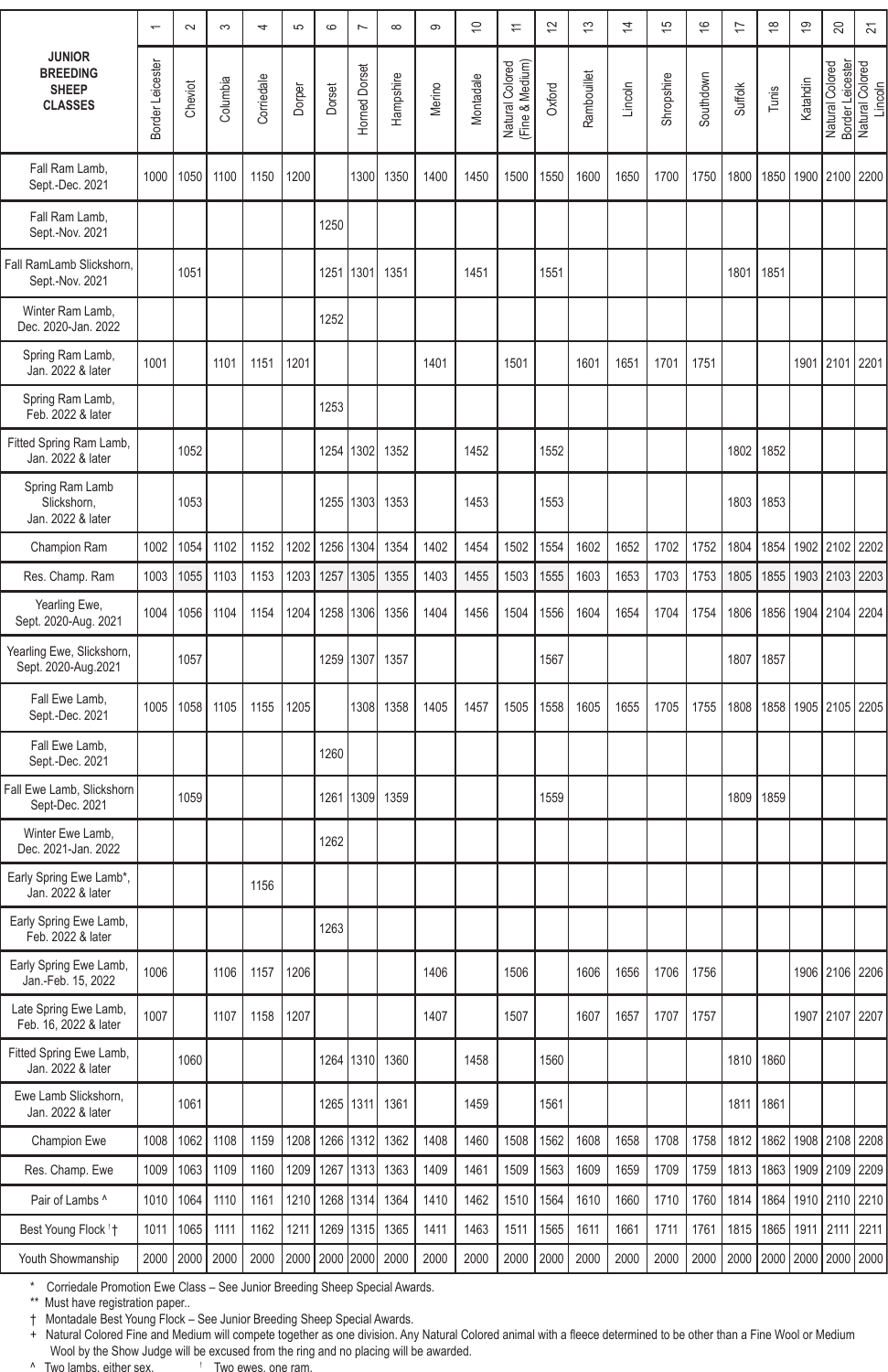| PLACE                   |    |                         |                |                |                    |    |    |   |                |                |                |                           |                                                        |    |                           |                                                                                                                |
|-------------------------|----|-------------------------|----------------|----------------|--------------------|----|----|---|----------------|----------------|----------------|---------------------------|--------------------------------------------------------|----|---------------------------|----------------------------------------------------------------------------------------------------------------|
|                         | 1  | $\overline{\mathbf{2}}$ | 3              | 4              | 5                  | 6  | 7  | 8 | 9              | 10             | 11             | 12                        | 13                                                     | 14 | 15                        | <b>TOTAL</b>                                                                                                   |
| 15                      | 11 | 10                      | 9              | 8              | 7                  | 6  | 5  | 5 | 4              | 4              | 4              | 3                         | 3                                                      | 3  | 2                         | 84                                                                                                             |
| 14                      | 11 | 10                      | 9              | 8              | $\overline{7}$     | 6  | 5  | 5 | 4              | 4              | 4              | 3                         | 3                                                      | 3  |                           | 82                                                                                                             |
| 13                      | 11 | 10                      | 9              | 8              | $\overline{7}$     | 6  | 5  | 5 | $\overline{4}$ | 4              | $\overline{4}$ | 3                         | 3                                                      |    |                           | 79                                                                                                             |
| 12                      | 10 | 9                       | 8              | 8              | $\overline{7}$     | 6  | 5  | 5 | $\overline{4}$ | $\overline{4}$ | $\overline{4}$ | 3                         |                                                        |    |                           | 73                                                                                                             |
| 11                      | 10 | 9                       | 8              | 7              | 7                  | 6  | 5  | 5 | $\overline{4}$ | $\overline{4}$ | $\overline{4}$ |                           |                                                        |    |                           | 69                                                                                                             |
| 10                      | 10 | 9                       | 8              | $\overline{7}$ | 6                  | 5  | 5  | 5 | $\overline{4}$ | $\overline{4}$ |                |                           |                                                        |    |                           | 62                                                                                                             |
| 9                       | 10 | 9                       | 8              | 7              | 6                  | 5  | 5  | 5 | $\overline{4}$ |                |                |                           |                                                        |    |                           | 58                                                                                                             |
| 8                       | 9  | 8                       | 7              | 6              | 6                  | 5  | 5  | 5 |                |                |                |                           |                                                        |    |                           | 51                                                                                                             |
| 7                       | 9  | 8                       | $\overline{7}$ | 6              | 6                  | 5  | 5  |   |                |                |                |                           |                                                        |    |                           | 46                                                                                                             |
| 6                       | 9  | 8                       | 7              | 6              | 6                  | 5  |    |   |                |                |                |                           |                                                        |    |                           | 41                                                                                                             |
| 5                       | 9  | 8                       | 7              | 6              | 6                  |    |    |   |                |                |                |                           |                                                        |    |                           | 36                                                                                                             |
| 4                       | 8  | $\overline{7}$          | 6              | 6              |                    |    |    |   |                |                |                |                           |                                                        |    |                           | 27                                                                                                             |
| 3                       | 8  | $\overline{7}$          | 6              |                |                    |    |    |   |                |                |                |                           |                                                        |    |                           | 21                                                                                                             |
| $\overline{\mathbf{c}}$ | 8  | $\overline{7}$          |                |                |                    |    |    |   |                |                |                |                           |                                                        |    |                           | 15                                                                                                             |
| 1                       | 8  |                         |                |                |                    |    |    |   |                |                |                |                           |                                                        |    |                           | 8                                                                                                              |
|                         |    |                         |                |                |                    |    |    |   |                |                |                |                           |                                                        |    |                           |                                                                                                                |
|                         |    |                         |                |                |                    |    |    |   |                |                |                |                           |                                                        |    |                           |                                                                                                                |
|                         |    |                         |                |                |                    |    |    |   |                |                |                |                           |                                                        |    |                           |                                                                                                                |
|                         | 1  | 2                       | 3              | 4              | 5                  | 6  | 7  | 8 | 9              | 10             | 11             | 12                        | 13                                                     | 14 | 15                        | <b>TOTAL</b>                                                                                                   |
| 15                      | 22 | 20                      | 18             | 16             | 14                 | 12 | 10 | 9 | 8              | $\overline{7}$ | 6              | 6                         | 5                                                      | 5  | 5                         | 163                                                                                                            |
| 14                      | 22 | 20                      | 18             | 16             | 14                 | 12 | 10 | 9 | 8              | $\overline{7}$ | 6              | 6                         | 5                                                      | 5  |                           | 158                                                                                                            |
| 13                      | 22 | 20                      | 18             | 16             | 14                 | 12 | 10 | 9 | 8              | $\overline{7}$ | 6              | 6                         | 5                                                      |    |                           | 153                                                                                                            |
| 12                      | 21 | 19                      | 17             | 15             | 13                 | 11 | 10 | 9 | 8              | $\overline{7}$ | 6              | 6                         |                                                        |    |                           | 142                                                                                                            |
| 11                      | 21 | 19                      | 17             | 15             | 13                 | 11 | 10 | 9 | 8              | $\overline{7}$ | 6              |                           |                                                        |    |                           | 136                                                                                                            |
| 10                      | 21 | 19                      | 17             | 15             | 13                 | 11 | 10 | 9 | 8              | 7              |                |                           |                                                        |    |                           | 130                                                                                                            |
| 9                       | 20 | 18                      | 16             | 14             | 12                 | 11 | 10 | 9 | 8              |                |                |                           |                                                        |    |                           | 118                                                                                                            |
| 8                       | 20 | 18                      | 16             | 14             | 12                 | 11 | 10 | 9 |                |                |                |                           |                                                        |    |                           | 110                                                                                                            |
| 7                       | 20 | 18                      | 16             | 14             | 12                 | 11 | 10 |   |                |                |                |                           |                                                        |    |                           | 101                                                                                                            |
| 6                       | 19 | 17                      | 15             | 13             | 11                 | 10 |    |   |                |                |                |                           |                                                        |    |                           | 85                                                                                                             |
| 5                       | 19 | 17                      | 15             | 13             | 11                 |    |    |   |                |                |                |                           |                                                        |    |                           | 75                                                                                                             |
| 4                       | 19 | 17                      | 15             | 13             |                    |    |    |   |                |                |                |                           |                                                        |    |                           | 64                                                                                                             |
| 3                       | 18 | 16                      | 14             |                |                    |    |    |   |                |                |                |                           |                                                        |    |                           | 48                                                                                                             |
|                         | 18 | 16                      |                |                |                    |    |    |   |                |                |                |                           |                                                        |    |                           | 34                                                                                                             |
| 2                       |    |                         |                |                |                    |    |    |   |                |                |                |                           |                                                        |    |                           |                                                                                                                |
| 1                       | 18 | Champion - ROSETTE      |                |                |                    |    |    |   |                |                |                | Reserve Champion - RIBBON |                                                        |    |                           | 18                                                                                                             |
|                         |    |                         |                |                | Champion - ROSETTE |    |    |   |                | <b>PLACE</b>   |                |                           | *** Premiums will be not be paid for the Katadin breed |    | Reserve Champion - RIBBON | Premium Scale (sponsored breeds) - Border Leicester, Corriedale, Hampshire, Oxford, Shropshire, Suffolk, Tunis |

**Premium Scale** – *Cheviot, Columbia, Dorper, Dorset, Horned Dorset,\*Katadin, Lincoln, Merino, Montadale, Natural Colored, Rambouillet, Southdown* **PLACE**